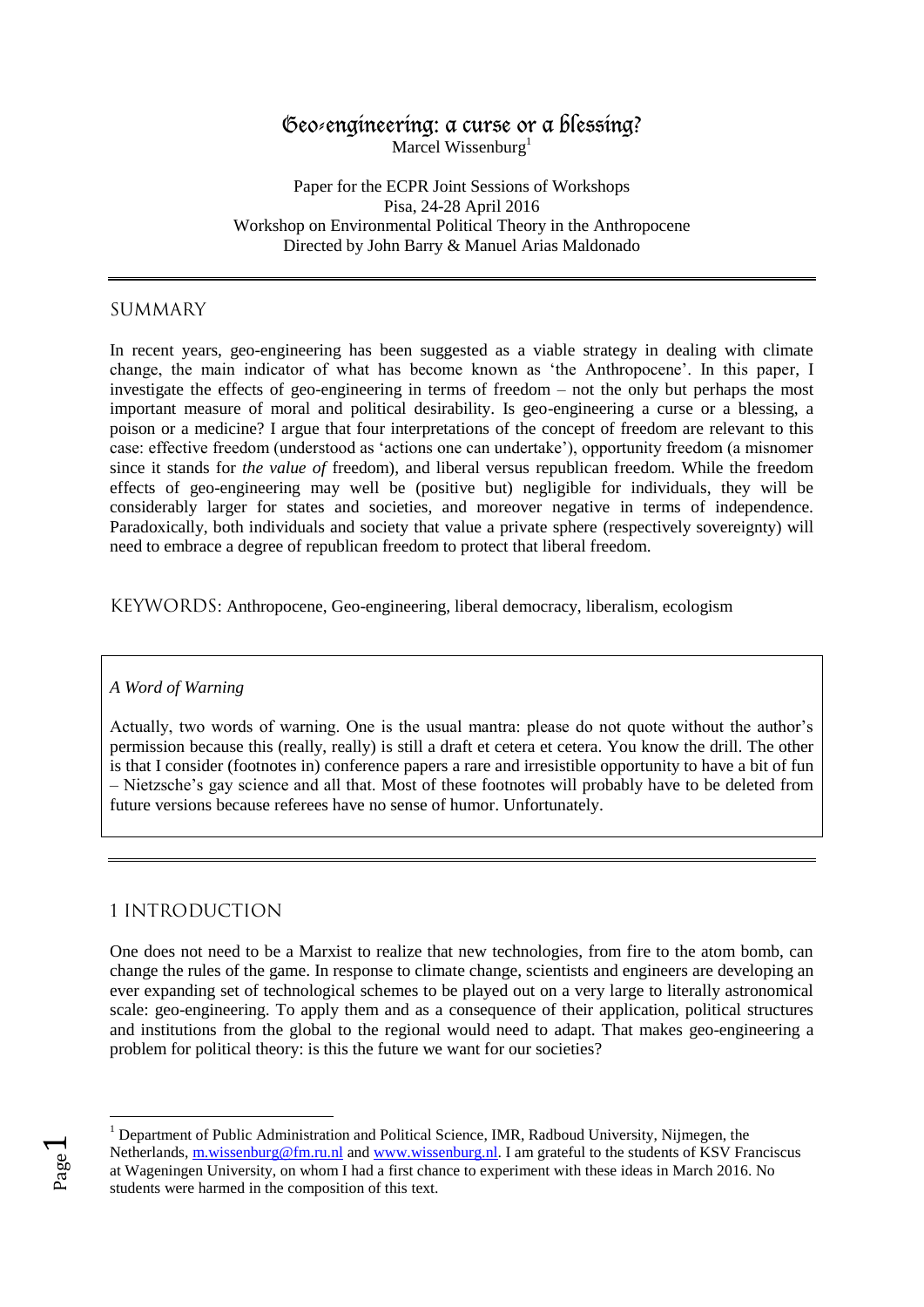The idea of geo-engineering raises worries, initially of an intuitive nature. Let us get the most popular one out of the way immediately: the intuitive fear of divine punishment reflected in classics like Prometheus, Faust and Frankenstein – should Man play God? I consider this type of distrust of technological change a fallback on primitive faith in the supernatural and leave that to the realm of fantasy, fiction and theology.

This paper addresses another intuitive reservation, a cousin to Rousseau's paradoxical notion of democracy. It is a special case of the benefits and burdens calculus, which, in the vocabulary of theology and fantasy, asks whether geo-engineering is a curse or a blessing, or in more modern terms (Derrida 1981): is it a poison or a medicine? Geo-engineering promises us (whomever that may be) on the one hand an unparalleled kind of control over our world, another great step forwards for humanity liberating itself from slavery to nature, but, on the other hand, this immediately implies that we control life ourselves more than before, and since *l'enfer, c'est sont les autres*, we become (even more) each other's slaves. Does geo-engineering liberate or enslave us?

The choice of freedom as a measure for the desirability of geo-engineering is not an accidental one, and will be explained below. Let me however stress the obvious: freedom is certainly not the only measure worth applying – there is also equality to consider, justice, democracy, happiness, tranquility, modesty, the integrity and possibly independent value of nature and the wild. Nor are moral and ethical categories the only concepts suitable for a confrontation with geo-engineering – more acutely than any technological change so far, geo-engineering raises (for example) the ontological question whether a social construct like nature (vs culture; cf. Descola 2013) is still an appropriate term to use for the object of our regulatory affection.

My argument is structured more or less as a pragmatic thought process, an attempt to move from (un)considered judgments to a reflective equilibrium (cf. Rawls 1999a): I try to get a better appreciation of geo-engineering by refining conceptions of freedom, and refine those by trying to better understand the freedom effects of geo-engineering. The tale proceeds as follows. In Section 2, I introduce the objects of my research: the Anthropocene, from which discursive context arises Earth Science, which in turn creates room for geo-engineering, the Third Way in climate policy. Next, in Section 3, I categorize and describe the different types of effects geo-engineering could have on our lives. Even though I include some examples, the typology will remain fairly abstract and feel intuitive – intentionally, so as to stress the different, incompatible and contradictory, directions in which our everyday judgments send us. Then we move on to the analytical part of the paper.

In Section 4, I discuss the importance of freedom as a standard by which to measure the (non)desirability of geo-engineering, and I investigate a number of ways to measure freedom. The nature of those measures obviously depends on one's conception of freedom – which is why I briefly discuss the wide variety of conceptions of freedom, and select four that, or so I intend to show, quite adequately explain the confusion we feel when merely intuitively assessing geo-engineering. Those four are effective freedom, opportunity freedom, liberal and republican freedom.

I apply these conceptions in Section 5 to the types of effects geo-engineering would have on humans and their lives as described in Section 3. Not to give away too much too soon, I shall argue that, in terms of effective freedom, geo-engineering is collectively liberating, in that it increasing the options for (some, particular) collectives to shape their lives in accordance with their wishes, while at the individual level, geo-engineering's freedom effects are morally neutral (though theoretically posing a threat). Geo-engineering introduces more *artificial* limits to the individual's choice set (limits that were once natural), but if freedom is measured in absolute terms rather than percentages, then it does not necessarily decrease our freedom – it all depends. On the whole, anyone who values freedom intrinsically (deontologists, i.e., not necessarily liberals only), should give geo-engineering a guarded welcome. In terms of opportunity freedom, the freedom to make choices between *valuable* alternatives – well, apart from the fact that this is technically not a type of freedom but a judgment on the quality (value) of freedom, whether or not geo-engineering increases one's opportunity freedom simply depends on one's personal ethical and political inclinations.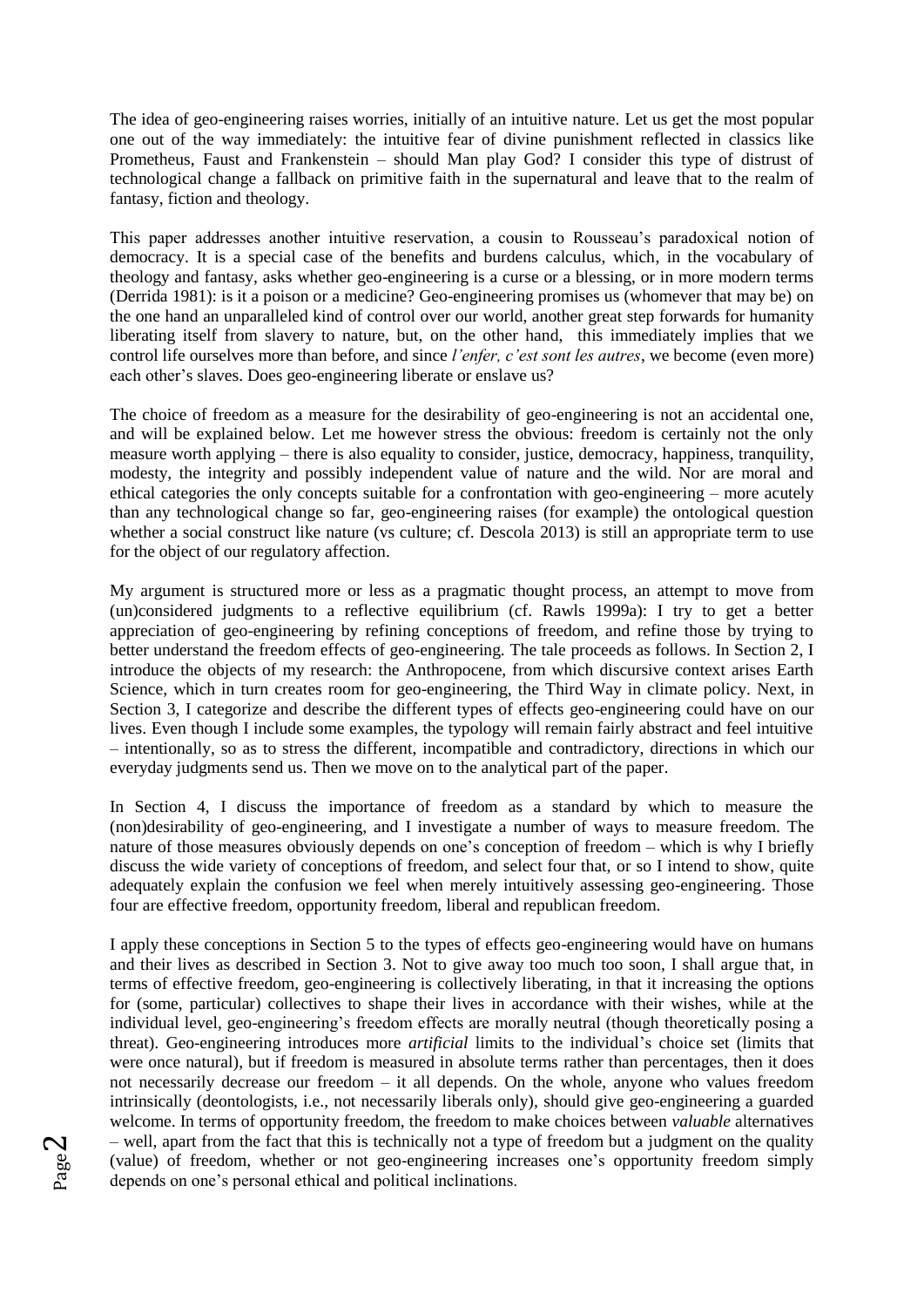In terms of liberal freedom, the freedom of a private sphere not interfered with by the public sphere, it would appear that geo-engineering is a direct threat (thus, politics should obstruct and prevent geoengineering), while from the perspective of republican freedom, freedom as collective selfgovernance, geo-engineering is enabling and therefore beneficial (thus: should be promoted). Yet I will argue that this is too simplistic a picture: given the overall neutrality of the effects of geoengineering on the individuals' freedom of choice, there are neither incentives nor disincentives to participate in collective climate management, but the potential side-effects of geo-engineering (measured in terms of opportunity freedom) make it prudent or even a positive duty to positively appreciate the increase in republican freedom that geo-engineering allows. The same applies to states and societies: the only way to protect the equivalent of liberal freedom for states, embracing the equivalent of republican cooperation is the only option. To put it a bit bluntly: liberals who reject geoengineering as an intrusion on their sovereign private sphere, live in denial and exhibit classic signs of fear of flying.

In the concluding Section 6, I investigate two further questions: does my argument apply to climate technologies ('ecofixes') that are less invasive, less global than geo-engineering; and does it apply to the only absolute alternative to geo-engineering, abstention or as some proponents of geo-engineering have labeled it (Dalby 2007), eco-quietism.

# 2 HAND IN GLOVE: GEO-ENGINEERING AND THE ANTHROPOCENE

While it took some time to take root, the term 'Anthropocene' has now become one of the most popular buzzwords in virtually all academic and political discourses addressing climate, environment or ecology. It therefore needs only a brief introduction: the term denotes 'the Age of Man', $^2$  the period of roughly the last two centuries during which human activities would have had an impact on the global and global ecology (or as the advocates of the term say, 'Earth System') equal to anything that defines, in geology, biology and climate science, an era (like the Pleistocene, Holocene etc.).

It is worth noting in more detail, though, that 'Anthropocene' is a social construct and most definitely not a politically neutral concept, not a 'purely objective, scientific term' – if such a thing can exist at all (cf. Baskin 2015, Lepori 2015, Luke 2015a, 2015b, Schlosberg 2016, Di Chiro 2016). It was introduced by the same people who brought you 'global warming' and 'climate change', a group of mostly climatologists and natural scientists centered around Nobel Prize winner Paul Crutzen, to whom I will refer as 'the advocates of the Anthropocene' (Wissenburg 2016) or simply as 'the advocates'.<sup>3</sup> The idea of an Anthropocene does not just presume that humans can be seen as the independent variable in the causal chain explaining climate change (in itself at least philosophically a questionable hypothesis) but also implies that 'we humanity' (an oversimplification typical of the naïveté with which the advocates approach politics) are morally responsible, if not for the mess then at least for cleaning it up. (Not to mention other grounds for hesitation; cf. e.g. Cox 2015, Trachtenberg 2015).

The advocates, in other words, have a political agenda which they vigorously pursue: they actively promote global climate policy aimed at halting climate change before it reaches a 'tipping point' (another of the advocates' favorite discursive weapons). This global climate policy is to be based on and guided by Earth Science (cf. Lenton 2016), a comprehensive (the advocates usually avoid the hippy-term 'holistic') body of knowledge created by ever closer cooperation between the various natural and life sciences studying Earth System.

<sup>&</sup>lt;sup>2</sup> That's 'the Age of Humankind', of course, but PC language has not yet made a deep impact on the natural sciences community.

<sup>3</sup> Cf. also Dryzek, Norgaard and Schlosberg (2013: 111ff.). Any similarity with Terry Pratchett's Auditors is purely coincidental.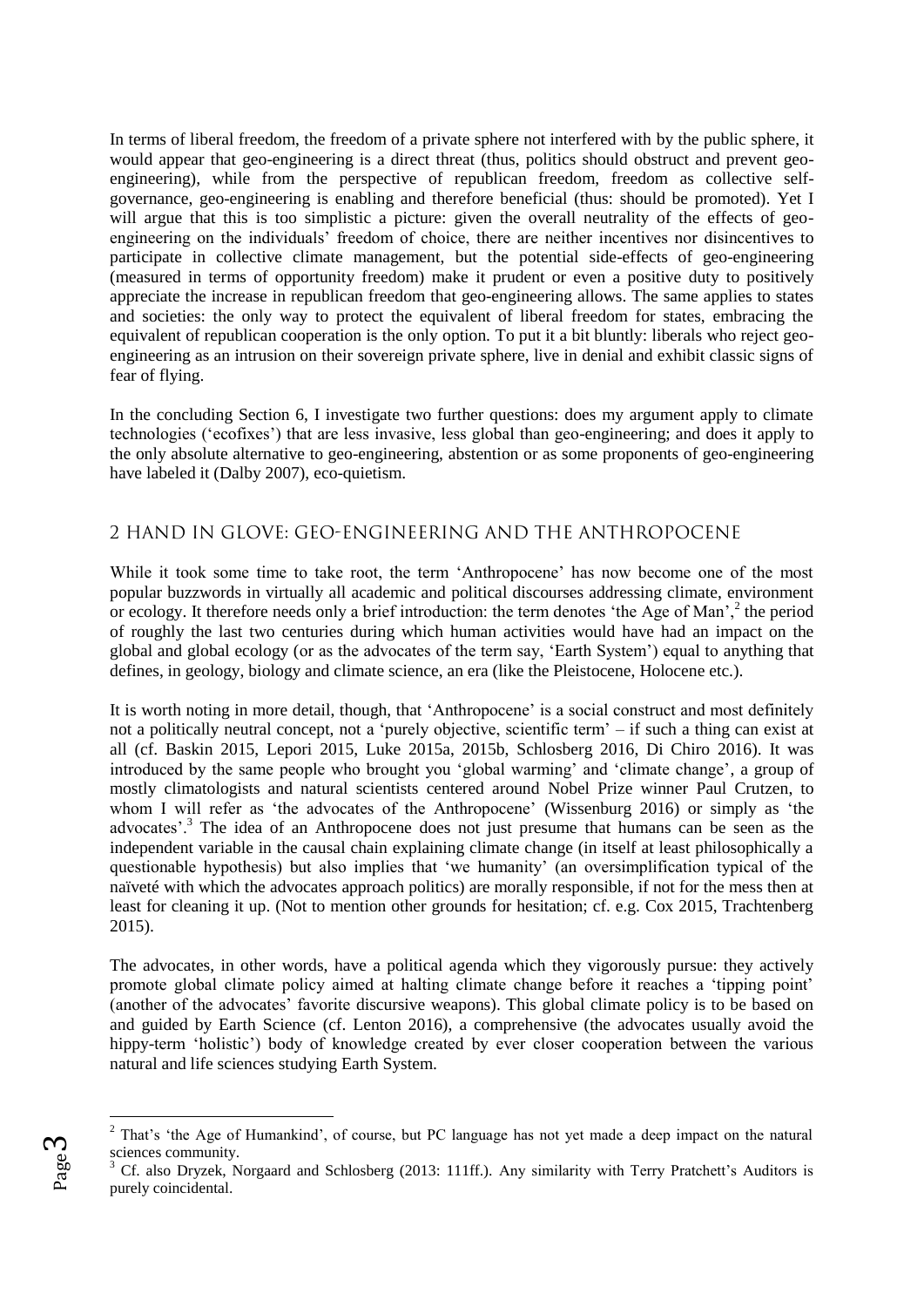The advocates' political naïveté shows itself in the simplistic understanding of the role of (Earth) science in environmental policy (Wissenburg 2016, cf. also Dryzek, Norgaard and Schlosberg 2013). Its goals are apparently objectively given (the continued existence of humanity at the same or higher level of material welfare with the same materialist preferences), hence there is no need for climate politics, let alone for 'the political', only for climate policy – it's all merely a matter of effective, efficient implementation. Viable alternatives do not exist, say Earth Science proponents: the back-tonature quietism of radical ecologists like Robyn Eckersley or Andrew Light (*biens étonnées de se trouver ensemble*) is 'impossible', eco-quietists live 'in denial' (Dalby 2007). The advocates' faith in expert rule and their lack of interest in liberal values like freedom, democracy and justice remind one of the 1930s proponents of technocracy and are, frankly, disturbing.<sup>4</sup> Even in more recent reflections on the future Earth Science (Oldfield et al. 2014), where it is to include some of the social sciences to help smooth the political path for global cooperation, there is no talk of an open society.

It seems wise then to use the term Anthropocene with care and hesitation (cf. Lepori 2015, Luke 2015b). Its use certainly implies that one buys into the idea of collective moral responsibility for climate change and climate policy, and of a collective ability to steer the global climate. No role for structural factors there. It thereby also implies duties of cooperation that may overrule as less urgent liberal hesitations and reservations (e.g. on the human rights policies of some major 'partners' in climate policy). One may adopt even more unwholesome ideas by taking over the rest of the advocates' technocratic vocabulary, 'Earth Science' and 'Earth System' for starters. Whether it is epistemologically possible to 'think' or 'de- and reconstruct' the Anthropocene without the illiberal content deserves more attention than it now gets from over-enthusiastic 'early adopters' (e.g. Williston 2015; cf. Schlosberg 2016).

Back to the main story line. While geo-engineering is not originally part of the advocates' Anthropocene discourse (its roots probably lie in the notion of terra-forming as developed in pre-WWII science fiction and early space exploration), it fits hands in glove with the idea of Earth Science guiding climate policy. Two basic answers to the challenges of the Anthropocene exist: adaptation (to the inevitable) and mitigation (of the inevitable). Geo-engineering offers a third strategy – hence, one might say, a Third Way in climate policy: making the inevitable evitable by changing the climate itself (cf. Lenton 2016). Strictly speaking, there is only a difference in degree between mitigation and geoengineering, but that degree is anything but minute: a carbon filter in your car exhaust and deflecting the planet's sunlight in outer space are in different categories altogether. Geo-engineering is far more ambitious - Dryzek, Norgaard and Schlosberg (2013: 120) aptly call it 'The Anthropocene on steroids'). It exclusively uses physical technologies, not policies or other forms of regulation of human behavior; and it does so with the explicit purpose of controlling Earth's climate, i.e., the entire planet's system of ecosystems, rather than affecting climate conditions for any particular region only.

Where exactly geo-engineering ends and 'something else' (e.g. terra-forming or mitigation) begins is of course a matter of convention. In some contexts, geo-engineering is limited to (by definition global) climate control through  $CO<sub>2</sub>$  removal (say: the *reagens* of the climate system) and decreasing the planet's absorption of solar radiation (the *agens*). But broader definitions also exist – e.g. ones including other greenhouse gasses and other processes affecting the climate. What these techniques always share, though, is the use of large-scale high-tech solutions: planting trees may *technically* affect the climate but would be understood as geo-engineering only when applied on a global scale with measurable global effects; iron fertilization of the oceans is the real thing.

Two things geo-engineering is (again, by convention) definitely *not*: directed at input or output, and unintentional. First, it (apparently) takes human life as it is. Geo-engineering aims to affect the climate

<sup>&</sup>lt;sup>4</sup> Even more disturbing is the influence the advocates are gaining in politics. I was recently asked to comment on a Dutch government think tank's draft report on future climate policy, which would be (roughly) to let the main goals of climate policy be set by experts (read: natural scientists) exclusively, leaving only details open for democratic deliberation. The draft report also referred to working documents from think tanks in the UK and elsewhere proposing similar strategies.



<u>.</u>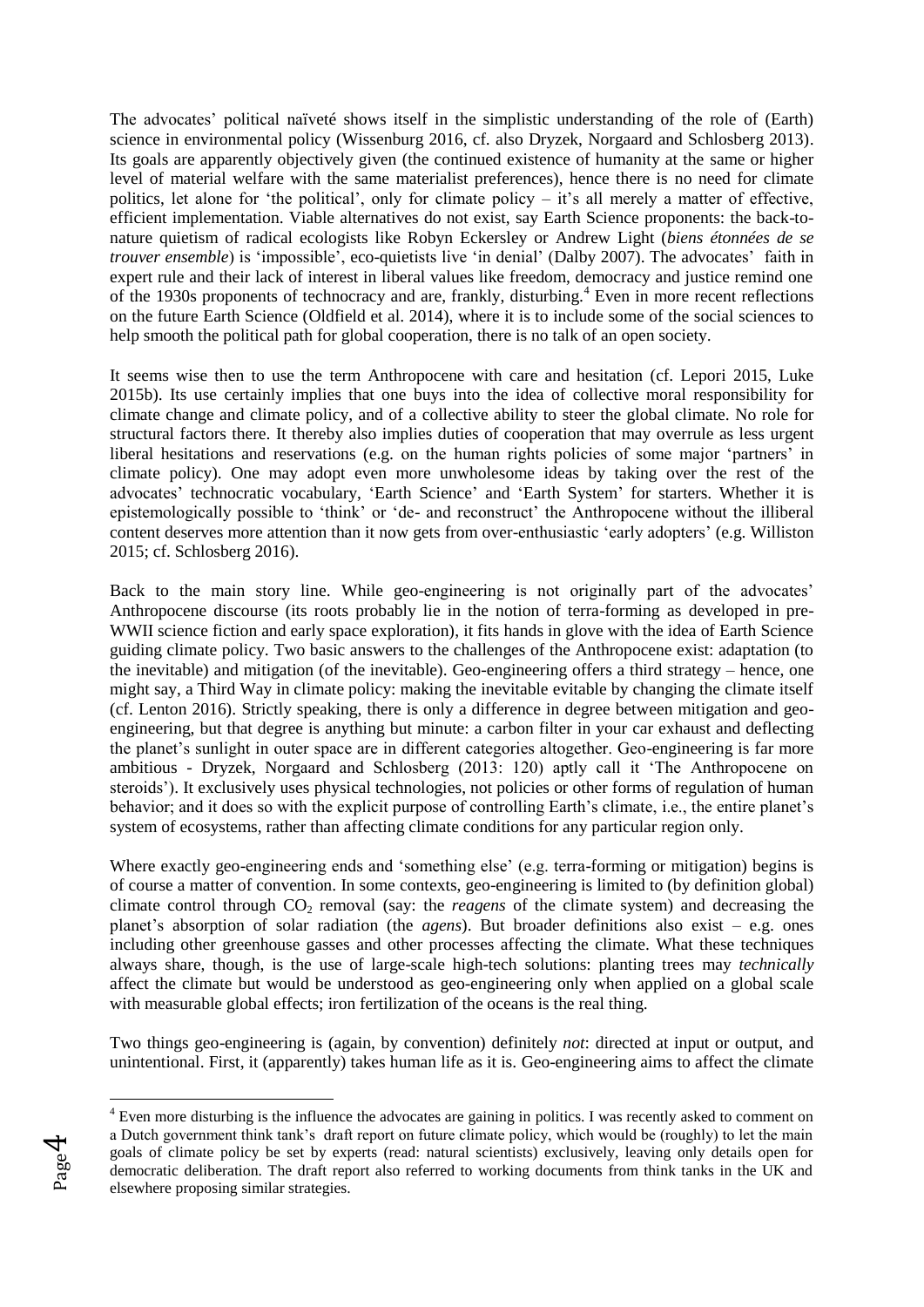system, not (cf. Dobson 2016) material consumption, production or population size, nor human physiology (e.g. 'engineering' higher tolerance for heat and humidity). Both the existing consumption patterns and production system are taken for granted, and human engineering is simply not in the picture. Second, it excludes (policies and) technologies with global climate *side* effects and technologies with regional effects. An example of the first would be the use of renewable energy sources (their primary aim being to replace depleting resources, not to affect the climate). Examples of the second abound. One set of examples would be the border-crossing effects of national water management policies in the Middle East, the south of Russia or California have border-crossing political repercussions as well - for Israel and its neighbors, the relation between Russia and its southern satellites, for the relations between California and e.g. Nevada. Another example: Indonesian and Brazilian rain forest management (admittedly more a political than technological problem) has traditionally been blamed for an important part of climate change. Yet while there is no politically significant difference between a country being confronted with the side-effects of another's environmental policy, and its being affected by a geo-engineering project in which it did not participate – it does make a difference for the definition of geo-engineering.

Even if only for the sake of argument, but also to avoid slippery slopes, I will stick from here on to a fairly strict understanding of geo-engineering as the use of purely physical technologies with the explicit purpose of controlling all the planet's climate. In the conclusion, I will nonetheless briefly venture on the slippery slope to ask if less 'total' technologies have different freedom effects than geoengineering – and I will ask the same question regarding eco-quietism.

Geo-engineering does not promise exact control over your neighborhood's temperature, humidity and wind tomorrow – it may not even be physically possible, ever, to micromanage the weather. But with Earth Science it does promise more control over where ecosystems change and how they develop, than merely in terms of temperature. It promises a fairly detailed degree of global and regional climate engineering, with effects on seasons and thereby (by definition) on a region's *average* weather conditions. It also sets limits to the possible composition of regional ecosystems (our limits, designed and defined by societies) – thus promising us the freedom to design our *bodies ecologic*: the ensemble of our bodies politic and the natural environment in which they might flourish, in turn side constraints for agriculture, architecture, culture etc. (cf. Wissenburg 2016).

However defined, geo-engineering is mostly science fiction so far, not due to any technical or physical causes since no lack of adequate data has ever before stopped scientists and engineers, but for lack of political support: geo-engineering is, rhetorically and perhaps ideologically, several bridges too far for existing liberal-democratic nation-states. Given the choices, the freedoms it promises, it is inevitable (in fact, I would argue, a moral duty) that we ask ourselves if we should embrace the idea, stimulate the development, and prioritize the exploitation, of geo-engineering technologies.

# 3 WHAT HAS GEO-ENGINEERING EVER DONE FOR US?

The Anthropocene (and with it geo-engineering) is both nightmare and utopian dream. It is a utopian dream in that, although it does not annul the laws of physics and human nature, it does take away one of the most important impediments to human control over the conditions of our lives: the global natural environment can now be shaped rather than shape us. Actually, as the advocates correctly observe, the option of letting nature shape us no longer exists: since nature is under control, 'letting nature run its way' is now the choice for one nature management technique over another.<sup>5</sup> Pandora's box has been opened,<sup>6</sup> there's no going back. Like nuclear technology, it can be used or not but it cannot be unlearnt. Yet at the same time it is a nightmare. We now carry Atlas's burden and more: we are apparently bound to band together, cooperate, adapt individual dreams and hopes to those of

<sup>1</sup> <sup>5</sup> Even if geo-engineering is still science fiction, 'letting nature run its way' as a nature management/design technique has already been adopted on a wide scale under the name 'rewilding' – cf. Tanasescu (2015). <sup>6</sup> For the educationally challenged: 'the cat is out of the box'.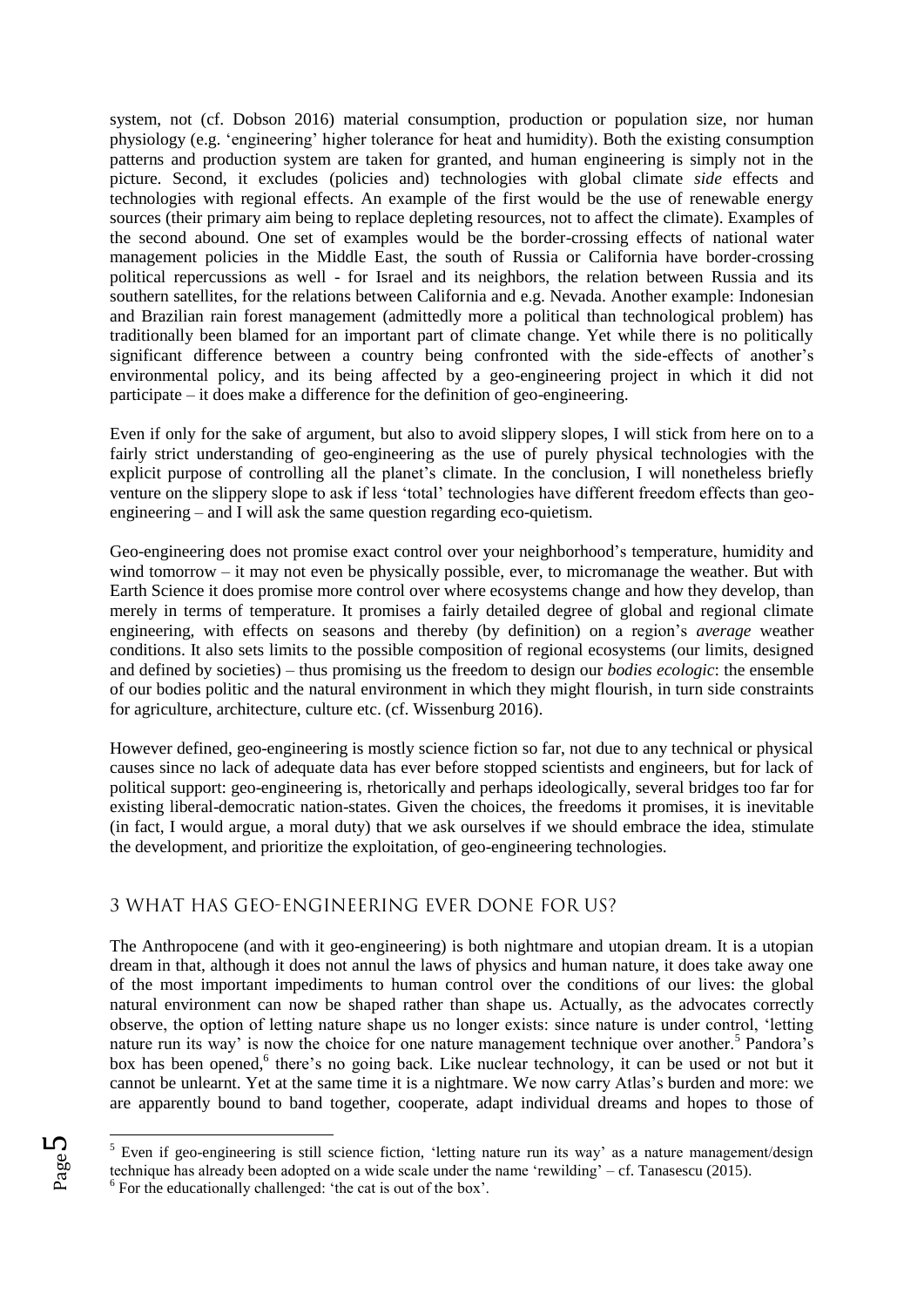others, or (if one opts out) see our living conditions determined by fickle humans rather than predictable nature. Again, to use the advocates' vocabulary, there is no 'rational alternative'. And so, it seems, individual freedom and dreams are further *limited* than before.

To make sense of the confusing range of effects geo-engineering could have, the simplest approach would be to treat it like any other new technology and investigate its reception in the form of a Technology Assessment (TA), measuring and weighing the costs and benefits for the various stakeholders (producers, consumers, and anyone affected by either). The format of a TA is not inappropriate here, and may be helpful as long as we keep an open mind to its shortcomings (cf. Barbour 1980).

A first set of shortcomings of TA has to do with the fact that it is basically a simple cost-benefit analysis (adding 'opportunities and threats', i.e. turning it into a SWOT analysis, changes little: both bring, and therefore can be reduced to, costs and benefits.) To measure costs and benefits, one needs to know whose costs and benefits, i.e., one needs to identify the stakeholders; one needs to identify (more precisely, predict) the different dimensions or aspects where costs and benefits might arise, and one has to take into consideration that a different demarcation and choice of stakeholders affects the identification of potential effects. Humans aren't very good at predicting the future using crystal bowls. The best alternative we probably have is to compare a new technology to a similar one introduced not too long ago, realizing all the time that similar is not the same – thus, geo-engineering may still turn out to be received differently. In our case, we are looking for a technology with global impact (for which the A-bomb and the microchip might qualify) that requires at least multinational and preferably global cooperation to use (for which neither qualifies). I would suggest that the closest we can come to a technology similar to geo-engineering, but one that is unfortunately still predicated on the existence of a human rather than natural enemy, is Ronald Reagan's 'Star Wars' rocket shield.<sup>7</sup> As for the choice of stakeholders – I'll address that below.

Another cluster of shortcomings has to do with the measurement of predicted costs and benefits. Wherever this is not a straightforward matter of money (and in fact even then), cost-benefit assessment involves value judgments – for example, in the context of dictatorship or simpler smart phones, is 'less time needed for decisions' good or bad, and how good or bad? A related classic TA problem is that one's research design may seduce one into measuring the researchers' rather than the stakeholder's preferences. And finally, TA tends to try to use one measure for all costs and benefits – usually money. Since I've already made this an investigation into the freedom effects of geo-engineering, we can circumvent part of this problem by adopting freedom lost and gained as a measure, freedom being provisionally defined as 'actions one can undertake' (for a defense see Section 4), but as we shall see in Section 4, there are more valid and reasonable conceptions of freedom – hence our TA will remain incomplete and biased. (Still, it will be good enough to inspire a research agenda.)

One further set of problems is easily avoided. TA tends to be used to assess the economic viability of a technology, hence it often aggregates results for all stakeholders, ending with one simple 'on balance' figure. We do not need to do that here; in fact, we are not interested in the overall effect of geoengineering but in determining more precisely the different effects of geo-engineering on different parties. That way, we can avoid the classic utilitarian's problem associated with one measure for all things: making it look like one would sell one's grandmother if the price were right. Not all freedoms are interchangeable.

Finally, a TA meets one problem any alternative would meet as well: uncertainty about the way the new technology actually works (and if multiple uses are discovered, how it will be used). All we can do, for the sake of simplicity and for the sake of argument, is assume that (any form of) geo-

 $<sup>7</sup>$  It has been suggested, not only by Hollywood movie writers, that Star Wars be used against incoming meteors</sup> and comets. Turning the shield against a natural enemy might make the comparison stronger, especially if we apply the same standard to TA as we do to pick good science fiction: let's not make more than one improbable assumption. Which makes Star Trek better than Star Wars, by the way.

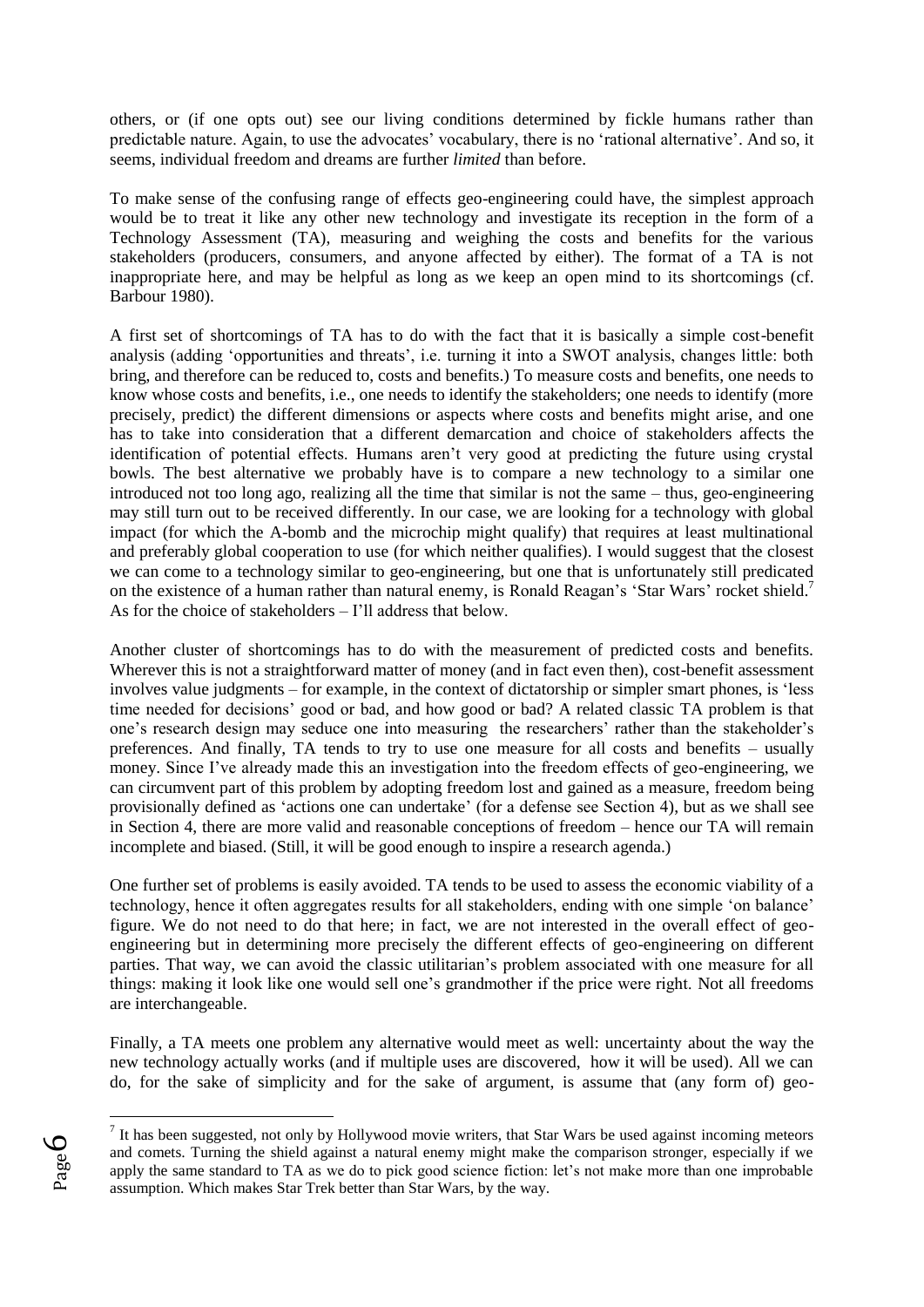engineering, once applied, will work and will work precisely as predicted; there is no uncertainty and risk to take into account, no fear, no (false) hope and disappointment (with all its ripple effects on choices and behavior). But we will return to this unlikely assumption<sup>8</sup> in the conclusion.

So who then are the stakeholders affected by geo-engineering, and how will it affect their freedom (the set of actions they can undertake)? Again, for the sake of argument, I have to oversimplify and exclude all sorts of in themselves quite interesting and relevant stakeholders at the meso-level: the various genders, religions, clans and families, communities, lifestyle groups and so on.<sup>9</sup> I will limit myself to three stakeholders: individuals (whom I will assume to be representatives of themselves not bloodlines, *pace* Rawls); societies, politically represented by states;<sup>10</sup> and humanity as a whole – the advocates' primary object of concern.

How would geo-engineering affect these three in terms of 'actions they can undertake'? I have already hinted at a couple of implications for the individual. Except in a James Bond film, no individual is likely to ever be in a position where he or she can singlehandedly change the world's climate: in that sense, geo-engineering does not affect what an individual can or cannot do. The more one's life plans depend on the climate, though, the more geo-engineering affects those plans: a software engineer may be able to live the same life at any average temperature between 0 and 30°C, that is obviously less likely for a family farmer. Yet in terms of freedom, the effects of the introduction of geo-engineering seem to be immaterial: it changes the source and direction of the climate and of climate change, not its nature. The only sense in which geo-engineering apparently affects individual freedom is that it forces individuals (some more than others) to reassess their plans of life more often, since one now has to adapt not only to a known quantity, the relatively slow and predictable type of climate change before geo-engineering, but also to any potential change of course effected by geo-engineering. Geoengineering thus seems to negatively affect the room one has to lead a life of tranquility. In addition, in any society where any kind of politics exists, $\frac{11}{1}$  geo-engineering becomes part of the political agenda, and affecting the agenda on this new item is yet another choice offered to (or some would say, forced upon) the individual.

While it is not unimaginable that a state can 'go it alone', can unilaterally geo-engineer our climate<sup>12</sup> – it is never politically wise to do so. The realities of international relations therefore force nations to cooperate, if they want to employ geo-engineering technology, and that substantially affects their freedom. Cooperation on the scale required implies that the conditions for each society's survival and existence, for the shape of its body ecologic, thereby its economy, culture, population, socio-political system etc., are set not by that society itself but by a minimum winning coalition (or in the dreams of cosmopolitans and the advocates, 'the global community'). On the plus side,<sup>13</sup> geo-engineering will allow states, within these internationally set boundaries, to guide their societies with far less pain and unrest to a far more prosperous future than the alternative offers.

Finally, humanity as a whole stands to gain from geo-engineering: it empowers. In addition to all the already existing options for our ecological future (from back-to-nature eco-quietism for a world population of less than a billion to twenty billions drowning in sweltering heat), it offers at least one more – or so the advocates would argue.

 $^{13}$  For the consequentialist, even slavery can have a plus side.



<sup>&</sup>lt;sup>8</sup> See the previous footnote.

<sup>&</sup>lt;sup>9</sup> Note that the option of geo-engineering can affect such groups deeply (cf. Dryzek, Norgaard and Schlosberg 2013). I expect the Church of the Flying Spaghetti Monster (which sees a causal link between the falling numbers of pirates and the rise in temperatures worldwide), for example, to split on welcoming progress (promoting law and order, making piracy superfluous) and rejecting it (for undermining redistributive justice and reducing lifestyle choices).

 $10<sup>10</sup>$  I am aware that states and societies do not necessarily coincide. For the sake of argument, etc.

 $11$  Deliberation and participation are not limited to western liberal democracies, but are a necessary part of any decent society (cf. Rawls 1999b, Crick 2000).

 $12$  One of the premises of the advocates of the Anthropocene is that they already do so indirectly, which would cause the problems that make geo-engineering necessary in the first place.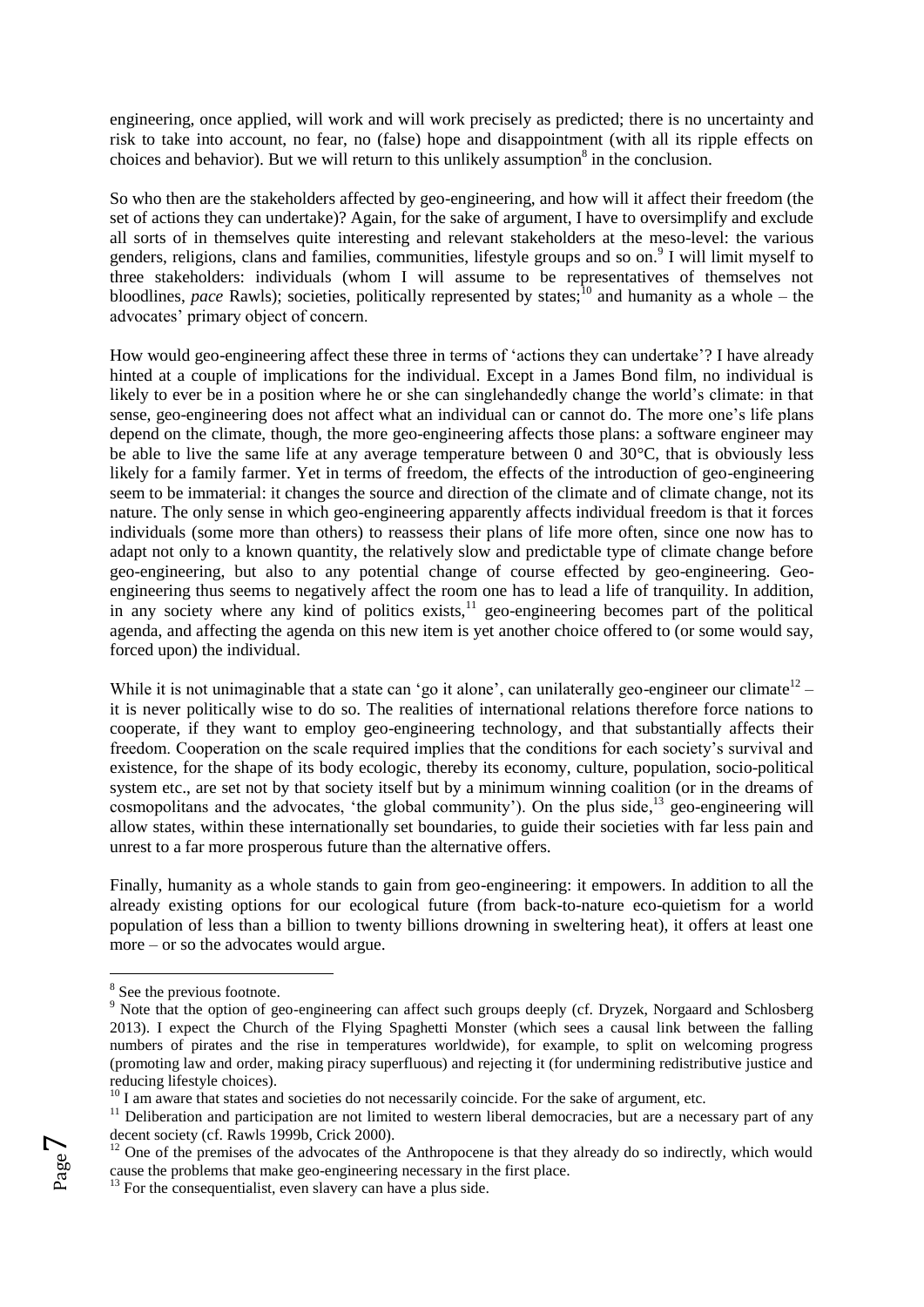#### 4 FREEDOM, WHY AND HOW

Why freedom<sup>14</sup>? Why not assess geo-engineering instead in terms of other possible criteria like equality, justice or democracy? To answer both in one breath: freedom is the foundational value not just in the (very, very) broadly liberal political discourse that dominates political thought in our era, but by definition in every normative political theory, since there is no sense in attributing blame or praise for (not) meeting any moral standard in the absence of choice, i.e., freedom. Freedom is a necessary condition for moral action. That said, not every political theory appreciates freedom *intrinsically*, i.e., regardless of context.

While I do not limit myself to *individual* freedom in this paper, I should add that there are nonetheless grounds to pay special attention to the effects of geo-engineering on individuals: only individuals bleed when you prick them. Geo-engineering has been absorbed into the vocabulary of the Anthropocene, which in turn is a discourse of sustainability. Sustainability (basically economy supersized: the virtue of frugality extended to include the management of natural resources) makes sense only either in the context of global environmental justice, where it is ultimately the distribution of environmental benefits and burdens over individuals that matters; or in the context of obligations to future generations, read future individuals, and/or the options presently existing individuals have for the creation of future individuals.

The TA in Section 3 was based in a fairly simple understanding<sup>15</sup> of freedom as 'actions one can undertake'. But that is an ambiguous concept, for example because it can mean 'actions one is (legally, morally, etc.) permitted to undertake' or 'actions one is not inhibited from undertaking (by human, moral, legal etc. obstructions)' – both alternatives representing sets of possible interpretations of Berlin's negative freedom (Berlin 1969; cf. MacCallum 1967). 'Actions one can undertake' can also refer to the Berlin's first interpretation of positive freedom as having (been given) the *means* to do something – and there is probably no need to remind the reader how confusing, even internally contradictory, the various interpretations of positive freedom turned out to be. Some of that confusion has to do with another concept with which freedom is often equated (or confused, depending on one's vocabulary): autonomy, often defined as the individual's internal (mental) capability to make (authentic) choices or design a plan of life, as distinct from freedom that would relate to the external conditions under which I must operate and execute my plan of life.

To end this confusion (that still persists in politics and side-tracks many a political debate), it has become customary to make a distinction between formal and effective freedom: formal freedom as the absence of human-made obstacles to do something, and effective freedom as (formal freedom plus) the presence of the physical means to do something (cf Swift 2013) – definitions which, by the way, make it essential to also strictly distinguish between freedom as an external and autonomy as an internal condition. An example: you are formally free to fly to the moon when no law forbids you to do so; you are effectively free to do so when you have the money, technology and a rocket; and you are autonomous when you can decide whether or not you would like to go to the moon. It is in this sense of effective freedom that I will use the expression 'actions one can undertake'.

It seems obvious that formal freedom is not the category one would want to use to assess geoengineering, but effective freedom may be (too) ambiguous as well. There is a long tradition interpreting (effective) freedom as *freedom of choice* – thus, the more choices you have, the more free you are (cf. Pattanaik and Xu 1990). Intuitively, however, enlarging your existing set of freedoms with

<sup>&</sup>lt;sup>15</sup> 'Definition' would deny the active constitutive function and overstress the passive construction aspect of a concept like freedom.



<u>.</u>

 $14$  The obligatory caveat included in virtually every analysis of freedom must be added here as well: on the rare occasions where I may use the term liberty, I will do so as synonymous with freedom. As a non-native speaker who barely masters pidgin, I never understood the difference anyway.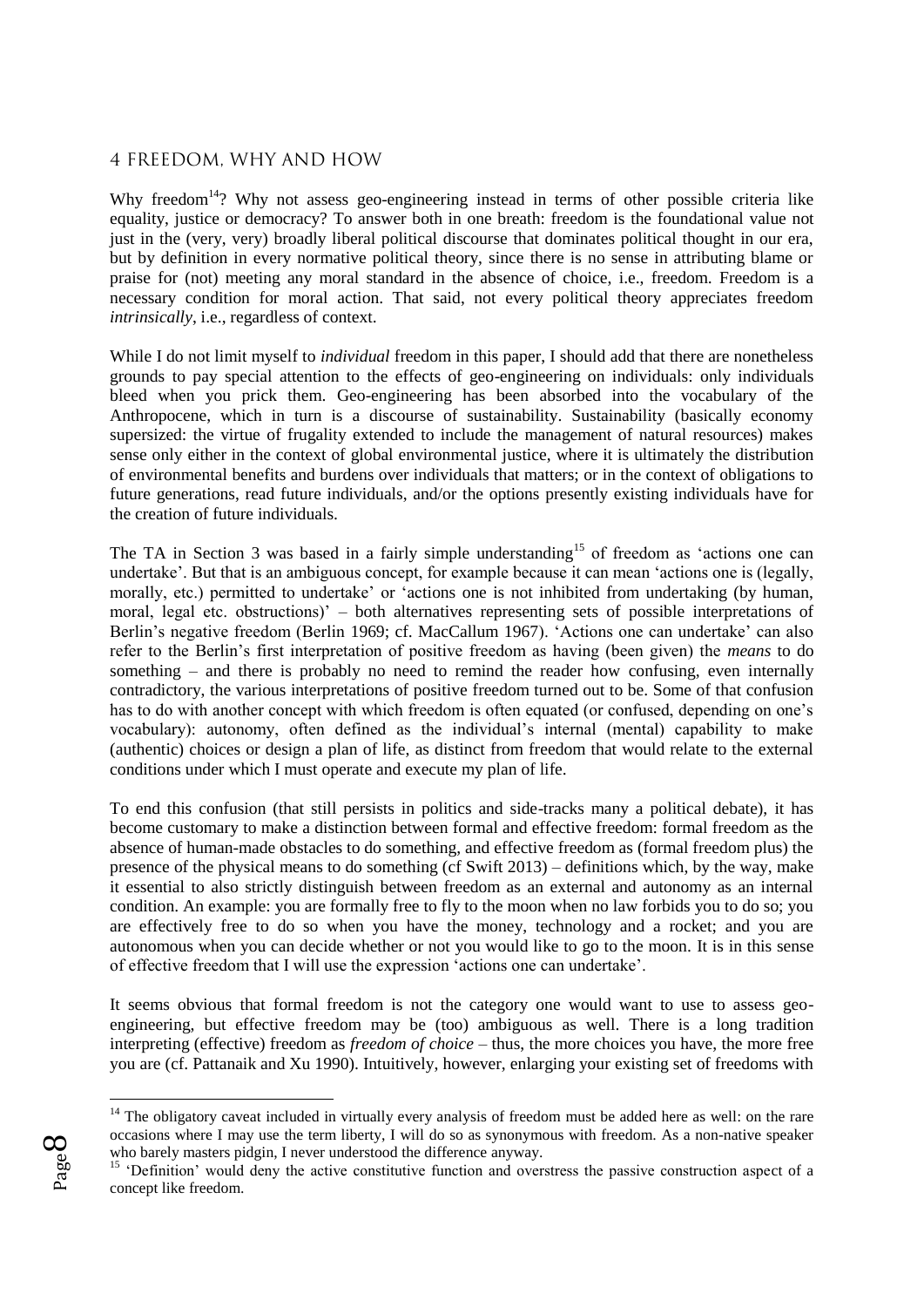(say) the freedom to be beheaded at dawn does not seem to a genuine addition to your freedom. According to Amartya Sen, 'freedom gives us the opportunity to achieve our objectives – things that we have reason to value. (…) It relates to the real opportunities we have of distinguishing things that we can and do value' (Sen 1993: 522). Sen, in other words, supported an interpretation of (effective) freedom as *opportunity freedom*, having valuable choices, rather than just any kind of choice.

As it turns out, though, opportunity freedom is a misnomer causing more confusion than it solves. What is a valuable choice may either be determined purely contextually (i.e., determined by an agent's revealed or actual preferences) or by an independent standard for what 'the reasonable person' would deem valuable. The former makes freedom non-measurable and purely idiosyncratic; the latter simply means that a moral, ethical and political standard is called for – a theory of the good life, the good body politic and the good body ecologic. Bluntly put, the degree to which one has opportunity freedom will depend on the assessor's party line. Opportunity freedom is not a measure of freedom, it is a measure of the quality or *value* of freedom (cf. Van Hees and Wissenburg 1999; Van Hees 2000).

Still, that opportunity freedom is a misnomer is no reason to discard the intuition that the value of effective freedom is important to us, just as effective freedom of choice itself is. There is a difference between choices that can have value and choices that cannot. One can value freedom intrinsically but it still needs to be the choice between one or more options, freedom being a state of affairs in which one 'decides': there has to be something to decide on, no matter how silly. Here Jonathan Swift's Big and Little Endians come to mind: as long as the choice can mean anything to you, two alternatives are genuine alternatives and not identical.<sup>16</sup>

Freedom of choice and opportunity freedom (or effective freedom and the value of freedom) do not completely cover and explain all the guesstimates of the freedom effects of geo-engineering articulated in Section 3. There is one other pair of conceptions of freedom that is relevant here: liberal and republican freedom (cf. De Bruin 2009). Liberal freedom is what Benjamin Constant (1819/2010) called 'the liberty of the Moderns', the individual's set of possible actions that remain exempt from government interference or control. Liberal freedom is larger the larger this private sphere is; the assumption being that all other imperatives that constrain one's effective freedom in this sphere are the result of autonomous, authentic choice rather than alien intrusions. Republican freedom, Constant's 'liberty of the Ancients', stands for living under laws that are the legitimate product of collective selfdetermination; republican freedom is larger the more 'actions one can undertake' are circumscribed by law (whether they are forbidden or prohibited is irrelevant).

#### 5 ANALYSIS

We are now ready to revisit the 'barely considered' judgments listed in Section 3, and assess how well individuals, states or societies, and humanity as a whole fare in terms of effective, opportunity, liberal and republican freedom.

Let me start with the greatest disappointment: humanity. The idea that geo-engineering might 'liberate' humanity from the bonds of nature in terms of effective freedom (or indeed any other kind) is based on at worst over-abstraction, reification, at worst a romantic notion of a deep unity binding the species. To ascribe to that entity any kind of freedom, it has to be a self-conscious agent. To put it bluntly, I'll see your Maggie Thatcher and raise you one: there is no such thing as humanity. There are only individuals eking out a living either on their own or in organized groups. In Giovanna di Chiro's words: 'The generality of these diverse political assemblages cannot be captured in the universal "we" of the Anthropocene story. It matters which stories, knowledges, and words/worlds make our environmental politics' (Di Chiro 2016: 275). The closest we can come to identifying an entity uniting humans, thinking as one, acting as one and experiencing as one, is the United Nations. Perhaps there

<u>.</u>

Page  $\sigma$ 

<sup>&</sup>lt;sup>16</sup> I see 'identical alternatives' as an oxymoron. Confronted with those, you are free not when forced to choose between identical options but iff you can choose between choosing either one or none.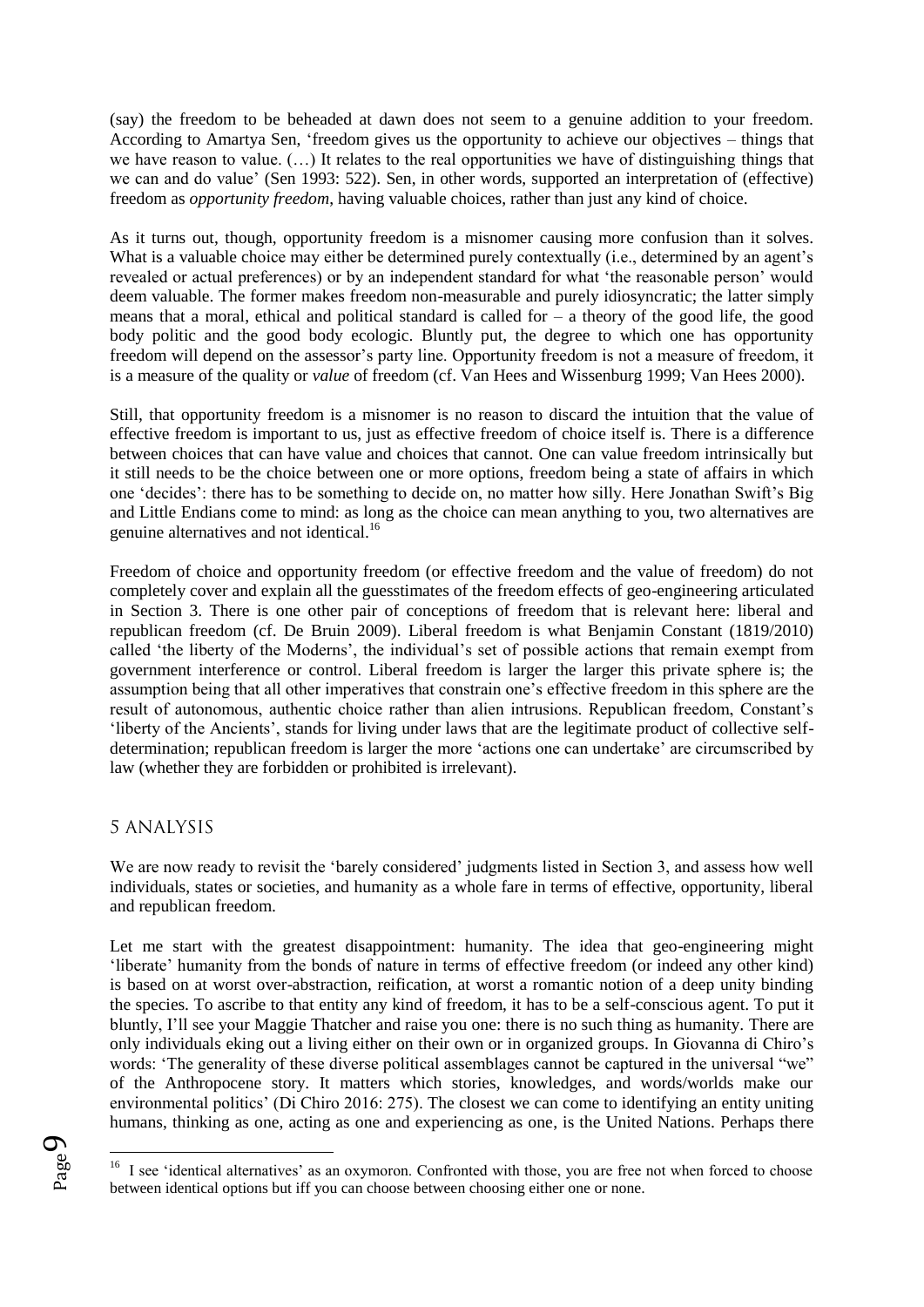are contexts in which it makes sense to say that the UN 'represents' humanity (as an amalgam) – but to say that it *is* humanity is absurd.

The idea that 'humanity' is the beneficiary of geo-engineering is of course a direct implication of an idea shared by both the advocates and many others: that there is a global environmental crisis affecting all humans and threatening perhaps the biological survival of the species, certainly the cultural life of civilizations (Einstein's remarks on the weapons with which WW IV would be fought come to mind here). This may not be the place to ask what makes the human species worth saving (or whether its disappearance would be an intrinsically bad thing), other than so that its existing members can lead a good life, and provided further procreation does no harm. But it is the place to point out the rhetoric involved in claims made on behalf of 'humanity'.

Even at the constant risk of reification, it makes a bit more sense to ascribe agency (and thereby freedom) to civilizations, societies and their political incarnations, states: they do often act, more or less, as one, and in international relations understand each other as agents (though often complex agents made up of other agents). Now more Earth Science probably means more geo-engineering technologies, thereby more 'actions one can undertake', but things are a bit more complicated than that: the 'one' who can undertake action is not necessarily the state. Both for technological and political reasons, geo-engineering as such cannot be used by one state alone. Some geo-engineering *technologies* might be used as weapons (or threats) by rogue states, but geo-engineering itself is a long-term strategy that can easily be sabotaged by other nations.

In other words: geo-engineering does not increase but actually reduces individual states' effective freedom; it can only increase the effective freedom of *coalitions* large enough to not be effectively obstructed by others – what one might call winning coalitions in a climate war. Even then, other conditions will have to be met: even a minimum climate-effective coalition 'going it alone' against the rest of the world may in the long term affect the climate to its advantage but threaten its global power, even survival, in the short run, i.e., it may on the whole see significant losses in terms of effective freedom. Either way, geo-engineering by definition implies a reduction of nations' room to maneuver individually, i.e., their effective freedom is reduced.

In this context, it is theoretically possible that a coalition is formed uniting all states (the UN as a composite actor, not as the representative of humanity) – but that does require the global coincidence of both long and long term national self-interests, enlightened as much as primitive. It is more realistic to assume that, for now, not every state's interest is necessarily served by geo-engineering, nor necessarily served by the (re)creation of any specific climate. Some states and societies stand to gain, not just lose, from global climate change, and may on the whole gain more than they lose – think of the resources that are ever more accessible in the polar regions.

If, and in so far as, it makes sense to talk about the effective freedom of states – then it might also make sense to talk about their opportunity, liberal and republican freedom. As far as opportunity freedom goes, we immediately run into the problem already discussed in Section 4: opportunity freedom isn't really freedom – it is a judgment on the quality, the value, of specific freedoms, and that judgment depends on the agent's theory of the good, plan of life, and so on. Applying those terms to societies might theoretically be sensible if one is a classic, orthodox communitarian but few others will agree. Applying them to states (or coalitions of states) reveals an interesting illustration of the variety of possible values of freedom. If one is an International Relations (IR) realist or neo-realist, the survival of the state is its ultimate goal: geo-engineering technologies in one's own hand support that goal, and form a threat in the hands of others, while geo-engineering itself is nothing but a vital threat. If one adheres to a modern liberal view on IR, sovereignty is first of all a duty to serve the people, not merely a right to rule them – should a state fail to do its duty, it loses its right to sovereign rule. On that perspective, the necessity of coalition formation for geo-engineering to succeed, and the loss of effective freedom implied for states, suggests that a political constellation other than the state should take its place. The modern liberal view, in other words, has little room for the value of freedom for states – what matters is the freedom of individual human beings and their societies.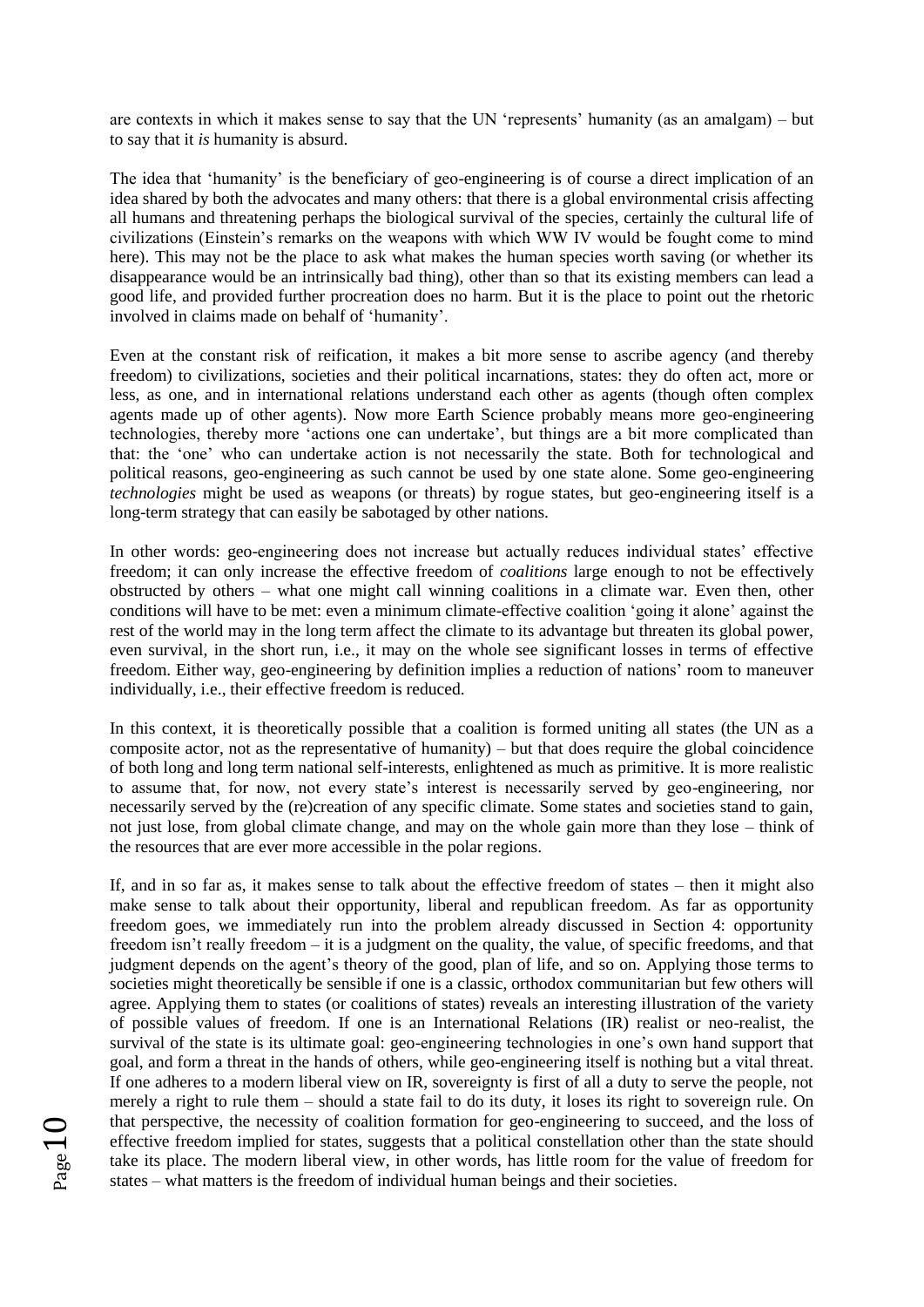To talk of the liberal and republican freedom of states is not as odd as it may seem: there is no polity in IR constituting a public and protecting a private sphere for states – but there is a growing body of international law, of substantive international treaties and treaty organizations (cf. Wissenburg 2009), all of which bind states. Geo-engineering itself does not increase the effective freedom of states, hence neither (even the potential) size of their liberal, intrusion-free, zone of self-determination – but it does increase the effective freedom of coalitions, enabling outsiders to set (further) limits to that same zone. Of course, every state can hope that no others will want to use geo-engineering technology (for whatever purpose) but in this instance, geo-engineering is much more like nuclear technology than like Star Wars: it is unrealistic and irrational not to prepare for any eventuality. Paradoxically then, if a state wants to maximally protect its *pre-existing* liberal zone of non-interference, its control over its body ecologic, then it will have to embrace the global equivalent of republican freedom – it will have to actively engage in international cooperation and regulation of geo-engineering.

Finally – what are the freedom effects of geo-engineering for the individual? On the whole, they are not too different from, but more disheartening than, our observations for states. In principle, geoengineering does not affect the individual's effective freedom: it is not 'an action one can undertake', not as an individual – which is why the concept of opportunity freedom is irrelevant here, too. For the individual, there is no difference between random climate and climate designed by committee. The one may be natural, the other artificial – from the point of view of the affected individuals they create and reduce just as much of their effective freedoms. In principle. There is, after all, a side effect to geo-engineering: if successful, and momentarily disregarding population effects and the non-identity problem, geo-engineering is supposed to create living conditions (and thereby opportunities, 'actions one can undertake') that are at least as good (respectively numerous) as when nothing had been done. For a consequentialist, this potential increase in opportunity freedom may or may not be fortuitous in terms of opportunity freedom. That verdict will depend on how much one values self-governance, tranquility, submission etc., and how much one disvalues human *hubris*, critical reflection and so on. If one values freedom intrinsically (as not just many liberals but all deontologists probably do), then one should give geo-engineering a guarded welcome. Guarded, because every silver lining of course comes with a cloud.

The cloud, the dimmer side of geo-engineering, has to do with liberal and republican freedom. Obviously (just as in the case of states) geo-engineering threatens to encroach on the individual's intrusion-free zone: 'the' polity, or at least a collective, determines how geo-engineering will be used, thereby determines its side-effects, and thus dictates which new actions you can and cannot undertake. And just as in the case of states, the protection of liberal freedom here suggests or even necessitates that one embraces republican freedom: to maximally protect the former, one's control over one's plan of life, demands increased political participation. What makes this a disheartening conclusion is that most individuals' impact on any global political problem is utterly negligible.

#### 6 TIMEO DANAOS ET DONA FERENTES

To conclude: geo-engineering is certainly no straightforward blessing but it has potential. Assuming geo-engineering can work flawlessly, it will in one respect reduce the effective freedom of both states and individuals, since large-scale cooperation is required, in other words: self-binding. But it has a liberating potential in another respect: if it achieves not merely in climate but also in socio-economic terms what it is supposed to do: protect and improve living conditions, a.k.a. creating more 'actions you can undertake'. Whether that freedom is *valuable* is open to debate: the deontologist values freedom intrinsically, for the consequentialist it depends on whether or not geo-engineering supports 'the right' kind of society and the good life. In addition, geo-engineering will not necessary benefit everyone or every state – some benefit from climate change, some do not. Overall, however, it is irrational not to participate in the development and management of geo-engineering strategies. Like the Star Wars shield, geo-engineering as a whole and every distinct technique and technology can be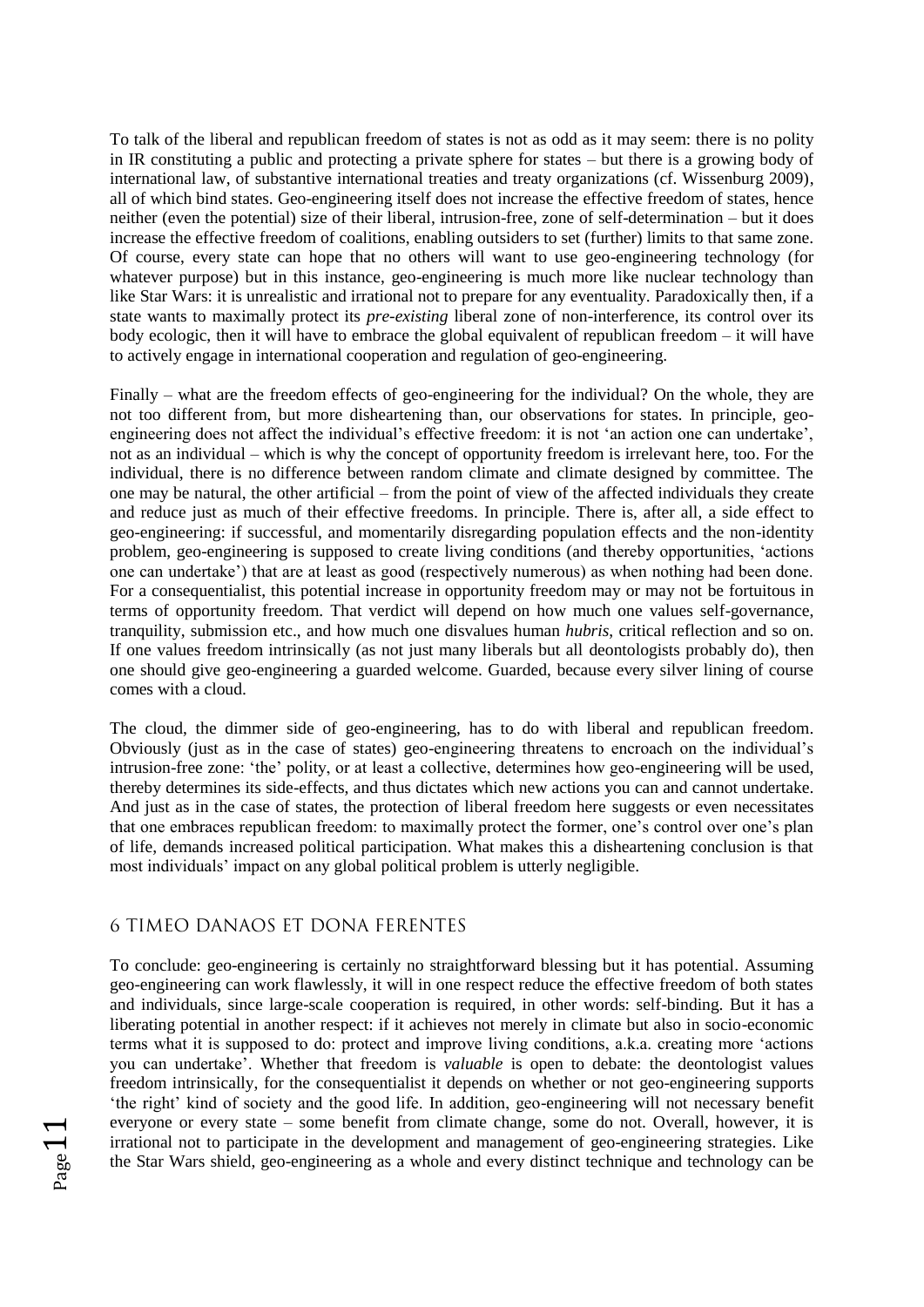used as a weapon and will affect the effective freedom of each and every individual: retreating to some kind of private sphere (or 'splendid isolation' in IR) is not an option.

Distinguishing four types of freedom and a plurality of stakeholders helped us understand how utterly and perhaps hopelessly complex a sensible answer to the question 'blessing or curse' will be. After all, freedom is only one of many ethical concepts with which geo-engineering should be confronted. A paper, article, chapter alone is insufficient to accommodate a subtle analysis; hence I had to ban those other values to the realm of *ceteris paribus*.

I promised to return in this concluding section to three other loose ends: the assumption that geoengineering works flawlessly, the question whether technologies less invasive than geo-engineering will have different freedom effects, and the question whether eco-quietism has different freedom effects. In all three cases, I will once more assume that some other things are equal: that population size and non-identity problems can be ignored.

(1) The precautionary principle and the whole idea of potentially disastrous failure are virtually absent in geo-engineering advocates' publications.<sup>17</sup> Of course, what counts as a technical failure or an unexpected side-effect does not *need* to be a disaster for humans – in terms of effective freedom, the impact on stakeholders' freedom is simply unpredictable. It is obvious, though, that risk and fear will affect the opportunity freedom of many, and thereby their appreciation of geo-engineering – which is a roundabout way of saying that emotions and rational risk assessment may collide.

(2) Geo-engineering *aims* at climate control; any technology with that aim is almost by definition geoengineering. Only technologies with climate *side effects* could possibly be less invasive, i.e., affect not the global but a regional climate. I doubt that these can exist, but if so – then, although, some states and individuals may not be directly affected freedom-wise, there will still be indirect effects for both. You cannot affect the climate in one place without affecting global economics and stability, and individual security and opportunities.

(3) Does what the advocates call 'eco-quietism', in other words letting nature run its course and retreating from interfering with nature, have different freedom effects? Let us first establish (again under the assumption that geo-engineering works) that eco-quietism is no longer a viable option, though for other reasons than the advocates assume: it is not a logically impossible position, but a politically irrational alternative. That said, eco-quietism or ecologism is predicated on the assumption that we can unlearn to value whatever 'actions one can undertake' that disappear when humans reduce their impact on nature. In other words: eco-quietism seriously reduces our effective freedom – but we can make ourselves (and others) believe that does not matter.

Sad but true: if one does not hate freedom, geo-engineering is worth consideration.

# BIBLIOGRAPHY

Barbour, Ian G. (1980) *Technology, environment, and human values*. New York: Praeger Publishers.

- Baskin, Jeremy (2015) 'Paradigm Dressed as Epoch: The Ideology of the Anthropocene'. *Environmental Values* 24: 9-29.
- Berlin, Isaiah (1969) 'Two Concepts of Liberty', in I. Berlin, *Four Essays on Liberty*. London: Oxford University Press.
- Bruin, Boudewijn de (2009) 'Liberal and Republican Freedom'. *Journal of Political Philosophy* 17: 418–39.

 $_{\rm Page}$ 12

 $17$  A few rare exceptions: Bunzl 2011, Robock 2008.